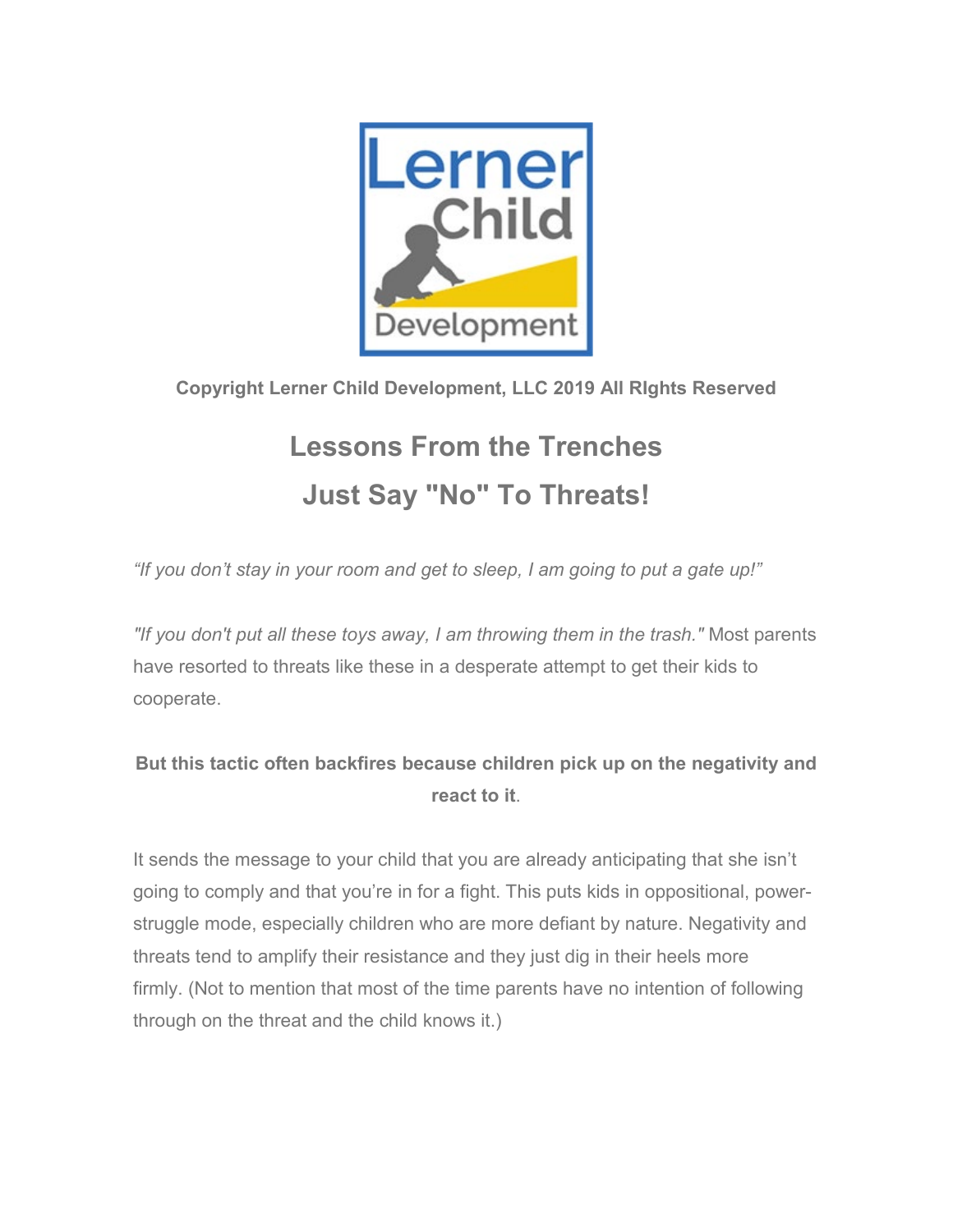## **Instead, practice using a positive tone and approach when giving your child a direction.**

It can make a big difference because it puts children in a more cooperative state of mind. Today's newsletter offers a few strategies for getting your child to say "Yes!" way more than "NO!"

**Offer "two great choices":** "Tania, it's so awesome--you have two great choices! After lights-out, if you choose to stay in your room, your door can stay open. If you choose to come out of your room, we will be helpers and escort you back to bed. Then we'll put up our friend Mr. Gate or [Mrs. Monkey Lock](https://lernerchilddevelopment.us19.list-manage.com/track/click?u=cc5fb566be790dc68f5832292&id=b16d7fcaa3&e=4b82b78741) who will help you stay in your room so you can get yourself to sleep. You get to decide which choice you want to make." Versus: "Tania, if you come out of your room after lights out the gate is going up!" (When I told a friend recently about this approach, he responded, "Oh yeah, I did that all the time with my kids. I called it the "choice of no choices"!)

Another example: "Brandon, you've got two great choices: if you choose to cooperate with tooth-brushing, we will have time for an extra book before bedtime; if you choose not to cooperate, I will need to brush your teeth which means we won't have time for the bonus book. You decide." Versus: "Brandon, if you don't brush your teeth, there won't be any books tonight!"

When you end your presentation of choices with the positive phrase, "you decide", it reinforces the idea that you are not the one making the choice—your child is. You are just implementing the consequences of his decisions. When children feel forced to do something, the impulse is to refuse to comply as a way to maintain some sense of agency or integrity. And remember--*you can't control your children or make them do anything*—and they know it. What you can control is the situation by setting clear boundaries and limits that you are able to implement.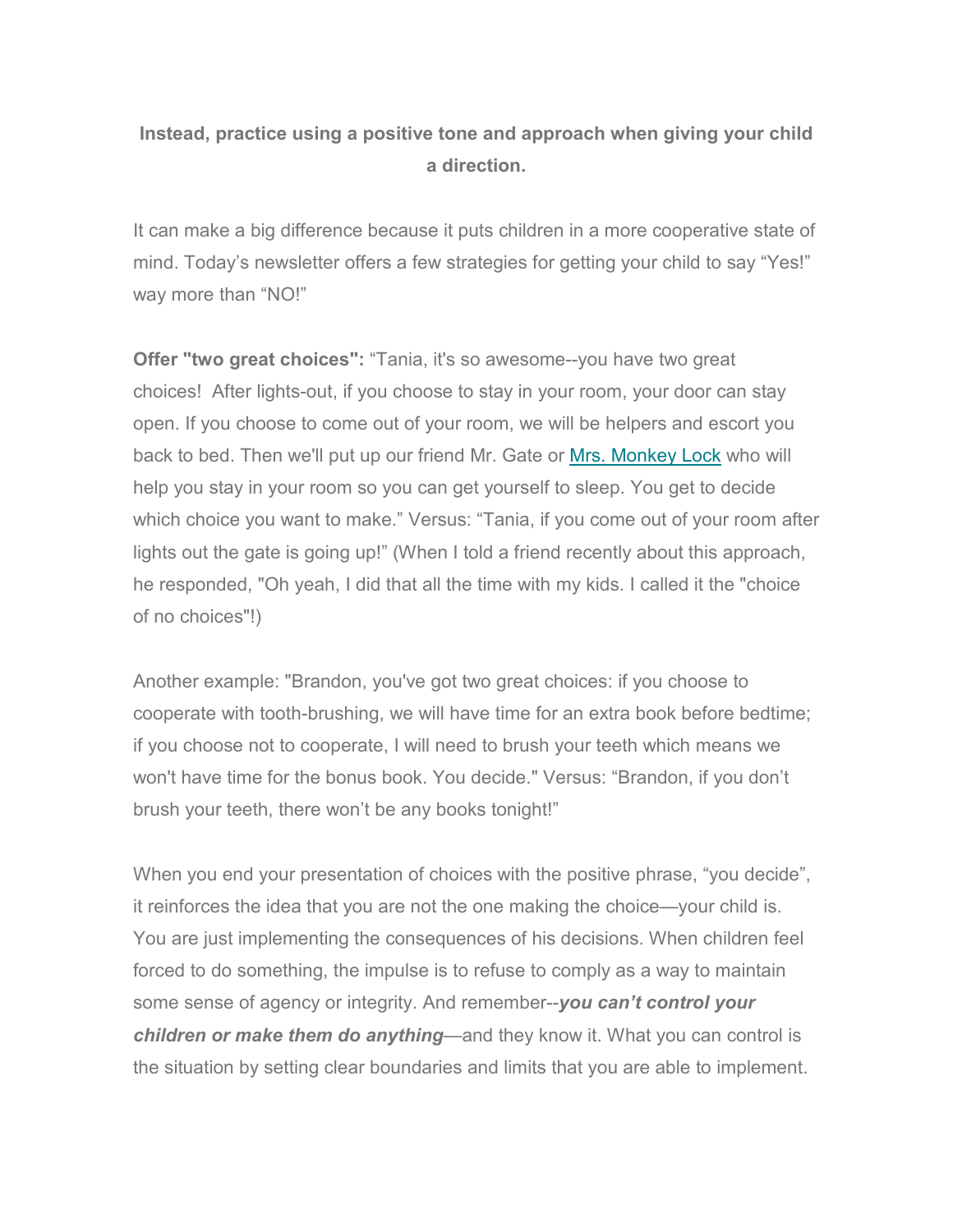That is what guides and shapes children's behavior. If your child makes a good choice, it results in a positive outcome for her. A poor choice leads to a lessdesired outcome.

**Direct, don't correct:** Children—especially highly sensitive, reactive children tend to feel shamed and overwhelmed when being corrected. When they hear "no!" their brains become flooded with emotion and they are unable to think or problem-solve. This makes it much less likely they will comply and change their behavior in positive ways.

Instead, skip the "no" and go straight to what the expectation is—what they *can* do. For example, if a child gets up from the table before mealtime is over, instead of saying, "No getting up to from table. Sit back down right now or there will be no more food," you might say: "Oh, we're still sitting at the table" (as you tap his chair to provide a visual cue). Or, if a child goes for a toy when you've told her it's time to get pjs on, you might respond: "We're putting on pajamas now" (as you gently steer her away from the book and towards the task); versus, "If you don't get your pajamas on right now there will be no books." Last week at a preschool, there was a three-year-old who was desperate to push...anything, including friends. It was clear he wasn't doing this on purpose to be hurtful. His body just craved this sensory experience. I said to him: "Henry, you love to push. It feels so good to your body. Let's see how hard you can push against this wall." He immediately got into this activity and some of the other kids joined in. Then we made it a game. I showed them how to push themselves away from the wall and clap, to add a new dimension.

An important feature of this approach is that it requires a lot less language than we tend to use when we are frustrated and trying to get our children to cooperate. We launch into a lecture thinking we can convince our children to do the right thing, but this tends to have the opposite effect. When a limit is being set it's stressful for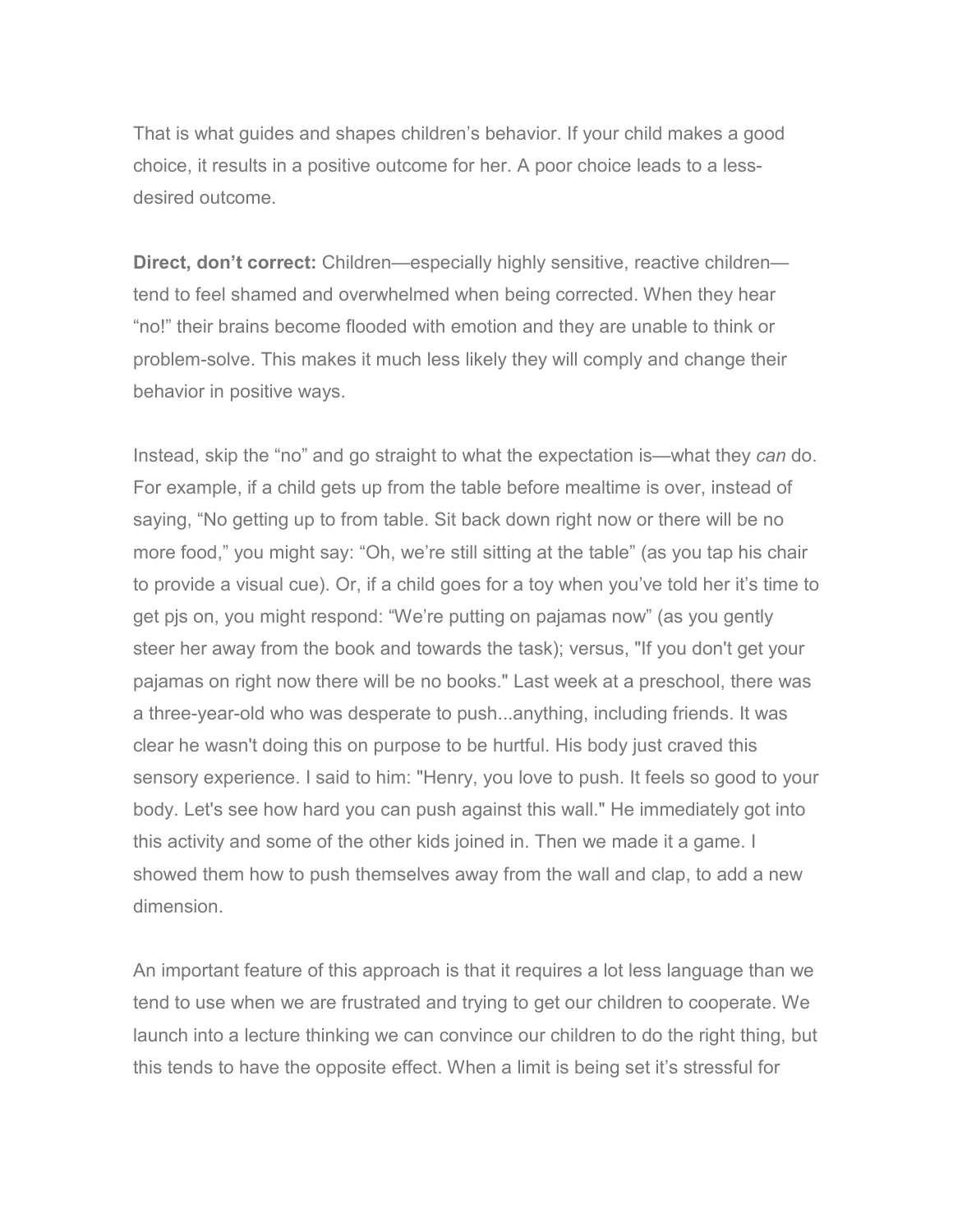kids—they have to stop doing something they enjoy in order to comply with someone else's agenda. The more we talk, the more agitated and overstimulated children become, which escalates their frustration and interferes with their ability to regulate themselves and comply. This strategy also helps *you* self-regulate—all that lecturing tends to increase parents' emotional intensity. Providing a clear direction is simpler, keeps everybody calmer, and makes you a more effective limit-setter.

**First/Then:** This strategy lets children know that there will be a time when they will be able to have or do what they want in the near future which can engender more cooperation. For example, Jason is headed for the basket of balls before he has put away his other toys. Using "First, Then", his dad says, "Oh, do you want to play with the balls? Great idea! First we need to clean up these toys and then we can play with the balls." Another example: "Ruby, you are thinking a lot about how much you want to go to the playground. First nap and then we're off to the park!" When you acknowledge and validate your child's desire and confirm that she will be able to do what she wants to do eventually, you reduce the stress she typically experiences when she can't get what she wants right away. This calms her and puts her in a more positive frame of mind, which makes her more willing to cooperate

I hope these suggestions help! If you have strategies you have found effective for engaging your child's cooperation, please send them along so I can share them in future newsletters.

**[Subscribe to the Lerner Child Development Newsletter](https://lernerchilddevelopment.us19.list-manage.com/track/click?u=cc5fb566be790dc68f5832292&id=bf82ef146f&e=4b82b78741)**